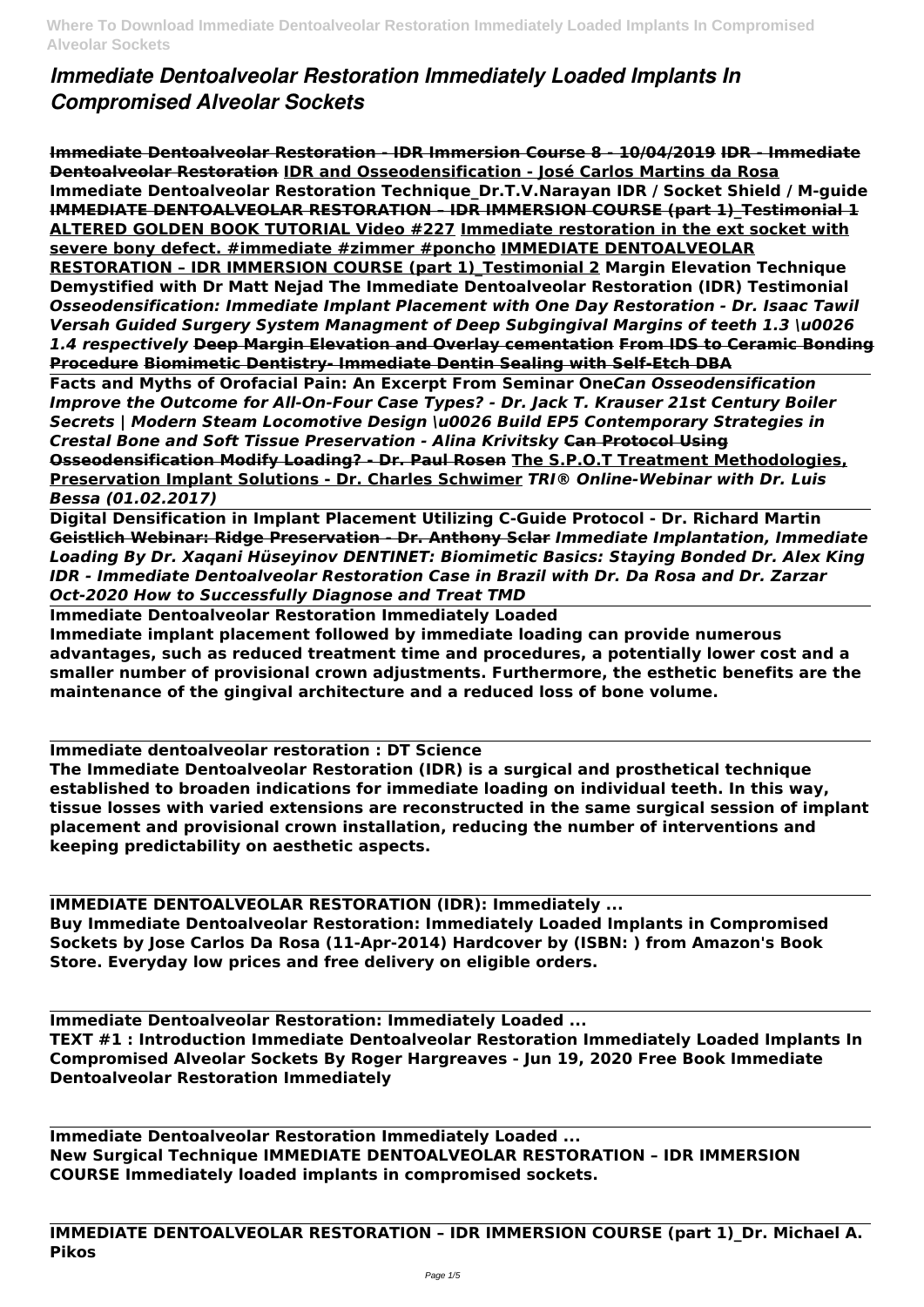**Immediate Dentoalveolar Restoration (IDR) The Immediate Dentoalveolar Restoration (IDR) is a surgical and prosthetic technique that broadens indications for immediate loading on individual teeth. Compromised teeth are removed using atraumatic principles and immediately replaced by an implant-supported provisional restoration, with excellent esthetic, biological, and functional results.**

**Immediate Dentoalveolar Restoration (IDR) - Inspired ...**

**New Surgical Technique. IMMEDIATE DENTOALVEOLAR RESTORATION — IDR: Immediately loaded implants in compromised sockets. 2 Day Lecture/Treatment Planning Session: \$AUS 719.00 4 Day Lecture + Worshop: USD \$AUS 5,040.00 At the end of the course, participants will receive a master certificate autographed by the IDR team and ADA ( American Dental Association ) certification.**

## **IMMEDIATE DENTOALVEOLAR RESTORATION — IDR IMMEDIATELY ...**

**immediate dentoalveolar restoration immediately loaded implants in compromised alveolar sockets Sep 01, 2020 Posted By Corín Tellado Media TEXT ID 69596d2f Online PDF Ebook Epub Library dentoalveolar restoration immediate loaded implants in compromised alveolar sockets amazonde jose carlos martins da rosa ba 1 4 cher purpose the aim of this chapter is**

**Immediate Dentoalveolar Restoration Immediately Loaded ... The Immediate Dentoalveolar Restoration (IDR) is a surgical and prosthetical technique established to broaden indications for immediate loading on individual teeth.**

**Seminars (Archive) 8/4/2019 - 3 DAYS COURSE IMMEDIATE ...**

**Immediate dentoalveolar restoration (IDR) is a treatment modality for immediate loading of single-tooth dental implants in fresh extraction sockets. This textbook provides a comprehensive step-by-step presentation of the IDR procedures and detailed clinical cases showing IDR used in various clinical situations.**

**Immediate Dentoalveolar Restoration: Immediately-loaded ... Read Immediate Dentoalveolar Restoration PDF - Immediately-loaded Implants in Compromised Alveolar Sockets Ebook by Jose Carlos Martins da Rosa ePUB ; Read Online Immediate Dentoalveolar ...**

**Immediate Dentoalveolar Restoration - Jose Carlos Martins ...**

**Immediate dentoalveolar restoration than 90% for implants placed immediately after tooth extraction and immediately loaded using provisional crowns. The technique is indicated for low-stress areas and when initial stability has been achieved. Some papers have shown that certain forces are important**

**The immediate dentoalveolar restoration (IDR) technique aims at regenerating, via the autogenous bone of the maxillary tuberosity, the postextracting alveolus that has one or more compromised bone walls, allowing the installation of an immediate implant and its provisioning.**

## **Application of Immediate Dentoalveolar Restoration in ... About For Books Immediate Dentoalveolar Restoration: Immediately Loaded Implants in Compromised**

**About For Books Immediate Dentoalveolar Restoration ... The Immediate Dentoalveolar Restoration (IDR) is a surgical and prosthetical technique established to broaden indications for immediate loading on individual teeth. In this way,**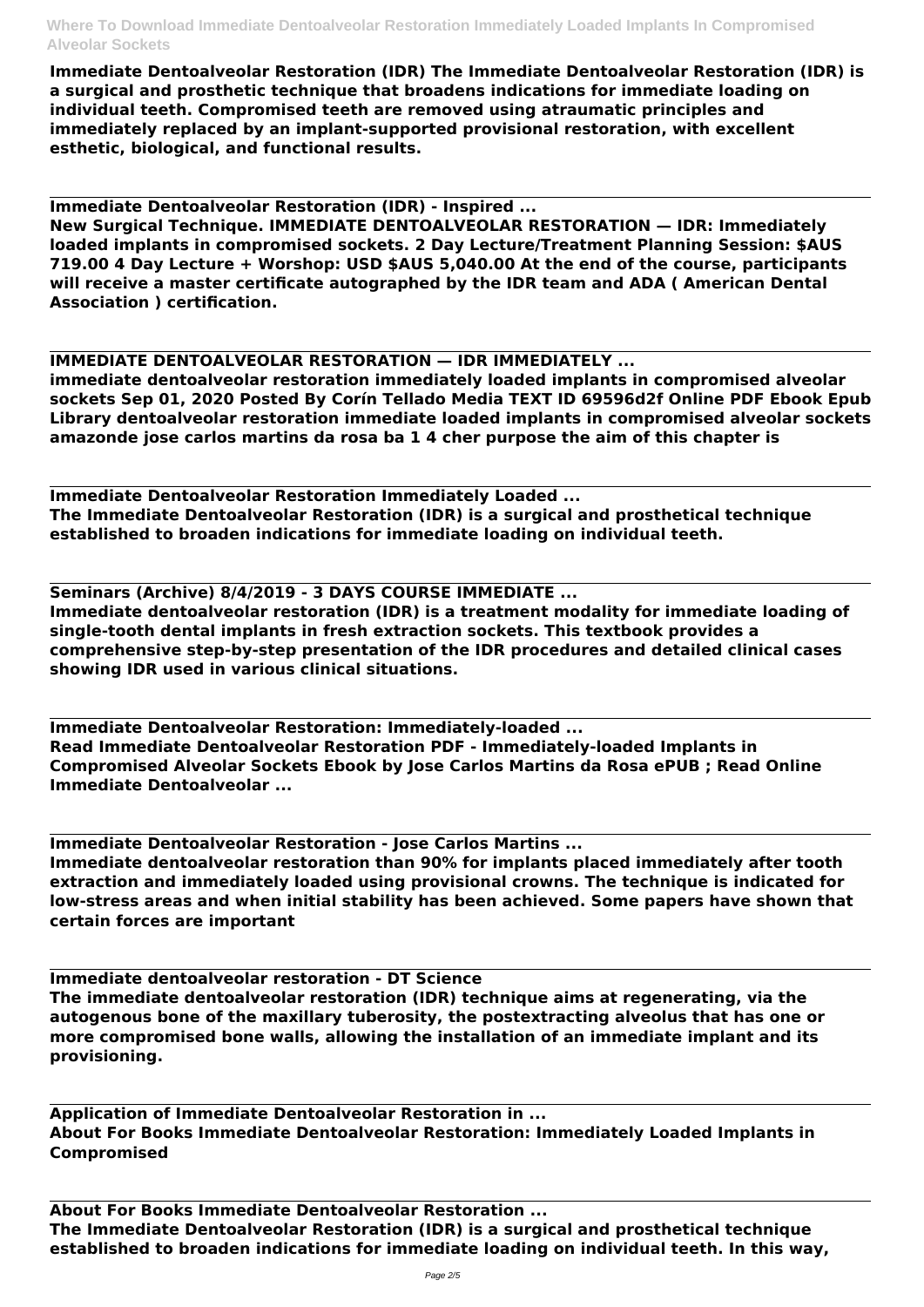**tissue losses with varied extensions are reconstructed in the same surgical session of implant placement and provisional crown installation, reducing the number of interventions and keeping predictability on esthetic aspects.**

**Immediate Dentoalveolar Restoration - IDR Immersion Course 8 - 10/04/2019 IDR - Immediate Dentoalveolar Restoration IDR and Osseodensification - José Carlos Martins da Rosa Immediate Dentoalveolar Restoration Technique\_Dr.T.V.Narayan IDR / Socket Shield / M-guide IMMEDIATE DENTOALVEOLAR RESTORATION - IDR IMMERSION COURSE (part 1) Testimonial 1 ALTERED GOLDEN BOOK TUTORIAL Video #227 Immediate restoration in the ext socket with severe bony defect. #immediate #zimmer #poncho IMMEDIATE DENTOALVEOLAR RESTORATION – IDR IMMERSION COURSE (part 1)\_Testimonial 2 Margin Elevation Technique Demystified with Dr Matt Nejad The Immediate Dentoalveolar Restoration (IDR) Testimonial** *Osseodensification: Immediate Implant Placement with One Day Restoration - Dr. Isaac Tawil Versah Guided Surgery System Managment of Deep Subgingival Margins of teeth 1.3 \u0026 1.4 respectively* **Deep Margin Elevation and Overlay cementation From IDS to Ceramic Bonding Procedure Biomimetic Dentistry- Immediate Dentin Sealing with Self-Etch DBA**

**Facts and Myths of Orofacial Pain: An Excerpt From Seminar One***Can Osseodensification Improve the Outcome for All-On-Four Case Types? - Dr. Jack T. Krauser 21st Century Boiler Secrets | Modern Steam Locomotive Design \u0026 Build EP5 Contemporary Strategies in Crestal Bone and Soft Tissue Preservation - Alina Krivitsky* **Can Protocol Using Osseodensification Modify Loading? - Dr. Paul Rosen The S.P.O.T Treatment Methodologies, Preservation Implant Solutions - Dr. Charles Schwimer** *TRI® Online-Webinar with Dr. Luis Bessa (01.02.2017)*

**Digital Densification in Implant Placement Utilizing C-Guide Protocol - Dr. Richard Martin Geistlich Webinar: Ridge Preservation - Dr. Anthony Sclar** *Immediate Implantation, Immediate Loading By Dr. Xaqani Hüseyinov DENTINET: Biomimetic Basics: Staying Bonded Dr. Alex King IDR - Immediate Dentoalveolar Restoration Case in Brazil with Dr. Da Rosa and Dr. Zarzar Oct-2020 How to Successfully Diagnose and Treat TMD*

**Immediate Dentoalveolar Restoration Immediately Loaded Immediate implant placement followed by immediate loading can provide numerous advantages, such as reduced treatment time and procedures, a potentially lower cost and a smaller number of provisional crown adjustments. Furthermore, the esthetic benefits are the maintenance of the gingival architecture and a reduced loss of bone volume.**

**Immediate dentoalveolar restoration : DT Science**

**The Immediate Dentoalveolar Restoration (IDR) is a surgical and prosthetical technique established to broaden indications for immediate loading on individual teeth. In this way, tissue losses with varied extensions are reconstructed in the same surgical session of implant placement and provisional crown installation, reducing the number of interventions and keeping predictability on aesthetic aspects.**

**IMMEDIATE DENTOALVEOLAR RESTORATION (IDR): Immediately ... Buy Immediate Dentoalveolar Restoration: Immediately Loaded Implants in Compromised Sockets by Jose Carlos Da Rosa (11-Apr-2014) Hardcover by (ISBN: ) from Amazon's Book**

**Store. Everyday low prices and free delivery on eligible orders.**

**Immediate Dentoalveolar Restoration: Immediately Loaded ... TEXT #1 : Introduction Immediate Dentoalveolar Restoration Immediately Loaded Implants In Compromised Alveolar Sockets By Roger Hargreaves - Jun 19, 2020 Free Book Immediate Dentoalveolar Restoration Immediately**

**Immediate Dentoalveolar Restoration Immediately Loaded ... New Surgical Technique IMMEDIATE DENTOALVEOLAR RESTORATION – IDR IMMERSION COURSE Immediately loaded implants in compromised sockets.**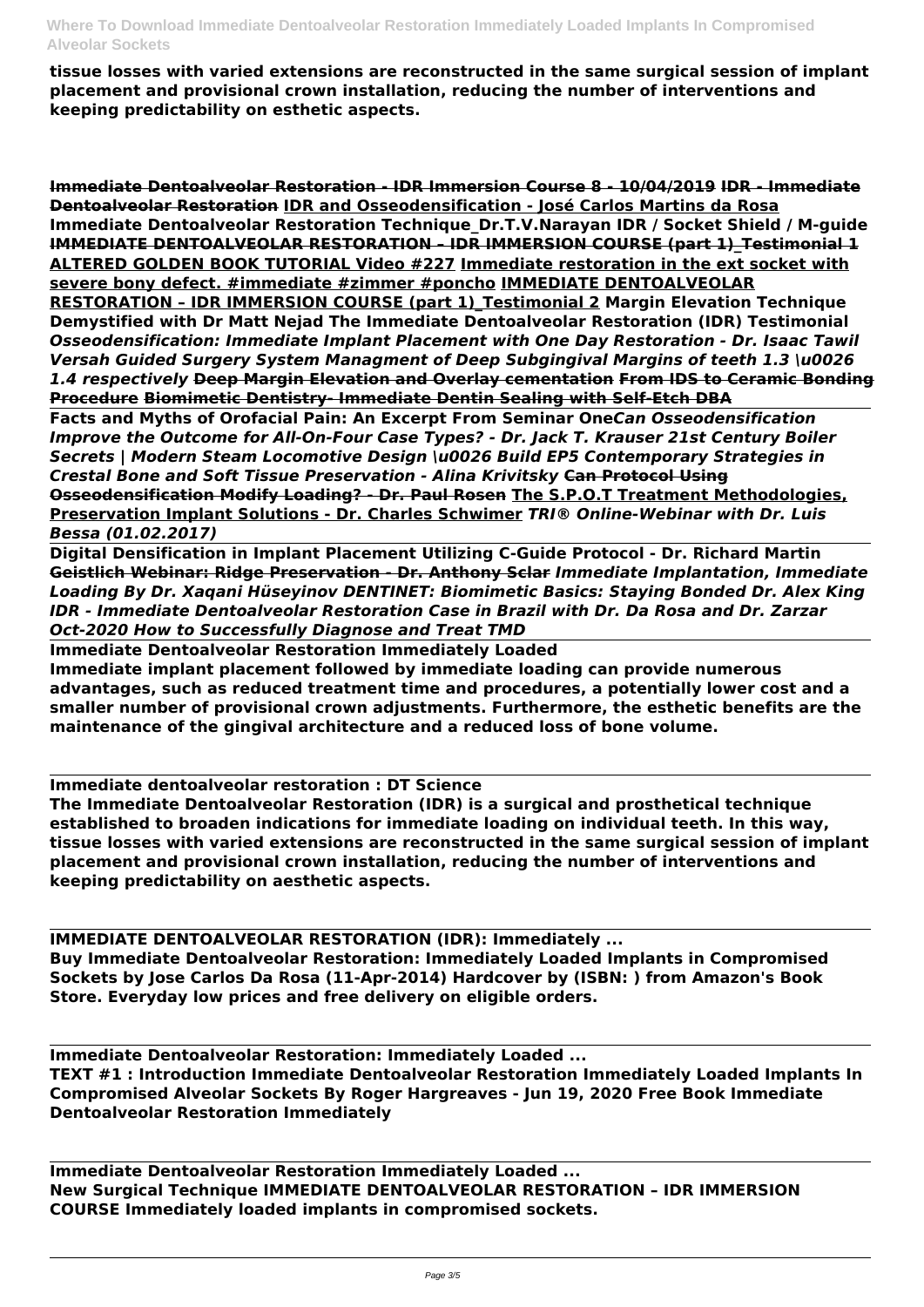**IMMEDIATE DENTOALVEOLAR RESTORATION – IDR IMMERSION COURSE (part 1)\_Dr. Michael A. Pikos**

**Immediate Dentoalveolar Restoration (IDR) The Immediate Dentoalveolar Restoration (IDR) is a surgical and prosthetic technique that broadens indications for immediate loading on individual teeth. Compromised teeth are removed using atraumatic principles and immediately replaced by an implant-supported provisional restoration, with excellent esthetic, biological, and functional results.**

**Immediate Dentoalveolar Restoration (IDR) - Inspired ...**

**New Surgical Technique. IMMEDIATE DENTOALVEOLAR RESTORATION — IDR: Immediately loaded implants in compromised sockets. 2 Day Lecture/Treatment Planning Session: \$AUS 719.00 4 Day Lecture + Worshop: USD \$AUS 5,040.00 At the end of the course, participants will receive a master certificate autographed by the IDR team and ADA ( American Dental Association ) certification.**

**IMMEDIATE DENTOALVEOLAR RESTORATION — IDR IMMEDIATELY ...**

**immediate dentoalveolar restoration immediately loaded implants in compromised alveolar sockets Sep 01, 2020 Posted By Corín Tellado Media TEXT ID 69596d2f Online PDF Ebook Epub Library dentoalveolar restoration immediate loaded implants in compromised alveolar sockets amazonde jose carlos martins da rosa ba 1 4 cher purpose the aim of this chapter is**

**Immediate Dentoalveolar Restoration Immediately Loaded ... The Immediate Dentoalveolar Restoration (IDR) is a surgical and prosthetical technique established to broaden indications for immediate loading on individual teeth.**

**Seminars (Archive) 8/4/2019 - 3 DAYS COURSE IMMEDIATE ...**

**Immediate dentoalveolar restoration (IDR) is a treatment modality for immediate loading of single-tooth dental implants in fresh extraction sockets. This textbook provides a comprehensive step-by-step presentation of the IDR procedures and detailed clinical cases showing IDR used in various clinical situations.**

**Immediate Dentoalveolar Restoration: Immediately-loaded ... Read Immediate Dentoalveolar Restoration PDF - Immediately-loaded Implants in Compromised Alveolar Sockets Ebook by Jose Carlos Martins da Rosa ePUB ; Read Online Immediate Dentoalveolar ...**

**Immediate Dentoalveolar Restoration - Jose Carlos Martins ... Immediate dentoalveolar restoration than 90% for implants placed immediately after tooth extraction and immediately loaded using provisional crowns. The technique is indicated for low-stress areas and when initial stability has been achieved. Some papers have shown that certain forces are important**

**Immediate dentoalveolar restoration - DT Science**

**The immediate dentoalveolar restoration (IDR) technique aims at regenerating, via the autogenous bone of the maxillary tuberosity, the postextracting alveolus that has one or more compromised bone walls, allowing the installation of an immediate implant and its provisioning.**

**Application of Immediate Dentoalveolar Restoration in ... About For Books Immediate Dentoalveolar Restoration: Immediately Loaded Implants in Compromised**

**About For Books Immediate Dentoalveolar Restoration ...**